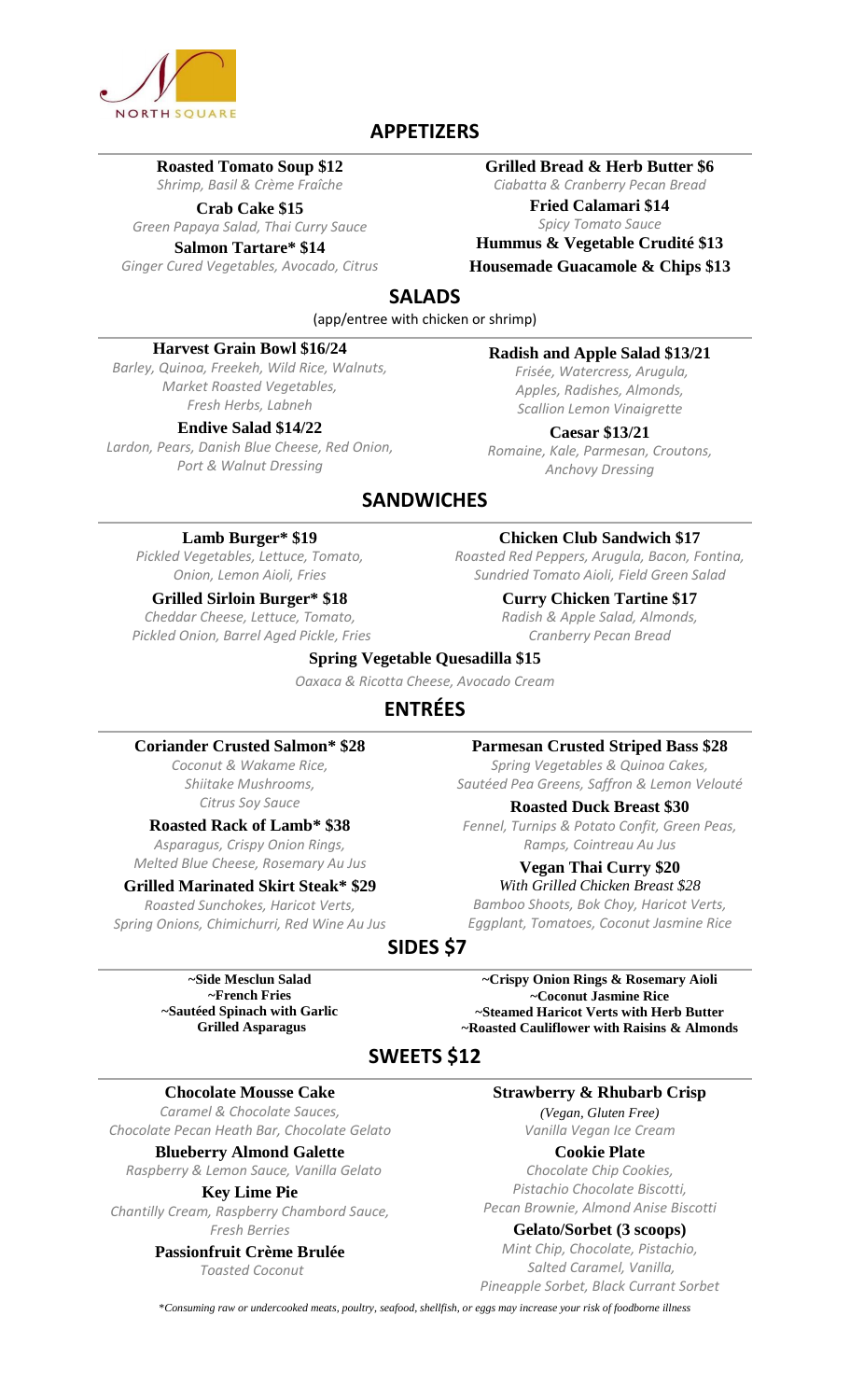## **Cocktails**

| Jazz Samba                                                      | 16 |
|-----------------------------------------------------------------|----|
| Cachaca, Amontillado Sherry, Sweet lime, Eureka Lemon,<br>Basil |    |
| Macchu Macchu Man                                               | 16 |
| Pisco, Sweet Dram, Pineapple, Rhubarb Bitters, Ginger Beer      |    |
| Jane Jacob's Gimlet                                             | 16 |
| Vodka, Fresh Lime, Sugar, Cucumber                              |    |
| <b>Good Morning, Revolution</b>                                 | 16 |
| Bourbon, Montenegro, Amara, Orange Bitters.                     |    |
| Sazerac                                                         | 16 |
| Cognac, Rye, Absinthe, Sugar, Bitters                           |    |

| <b>White Negroni</b>                                | 16 |
|-----------------------------------------------------|----|
| Gin, Bianco Vermouth, Bitter Bianco                 |    |
| <b>The Rickey</b>                                   | 10 |
| Gin, Bourbon, or Rye, Lime, and Sea Salt Soda       |    |
| Chef's Kiss                                         | 16 |
| Gin, Pamplemousse, Fresh Lime Juice, Sparkling Rose |    |
| The Lava Lounge                                     | 16 |
| Bourbon, Pedro Ximenez, Blood Orange, Lemon         |    |
| Paloma                                              | 16 |
|                                                     |    |

*Tequila or Mezcal, Oroblanco Grapefruit, Lime, Soda, Tajin*

## **Beer**

| <b>Tecate</b>                       | 12   | 6  | Einbecker non-alcoholic            | 12oz | 8  |
|-------------------------------------|------|----|------------------------------------|------|----|
| <b>Night Shift Nite Lite</b>        | 16oz | 8  | Doc's Hard Cider                   | 12oz | 8  |
| <b>Rothaus Pils</b>                 | 12oz | 8  | Peeksill Simple Pineapple          | 12oz |    |
| <b>KCBC SUPHERO SIDEKICKS 1607.</b> |      | 8  | <b>Grimm Maypole Maibock</b>       | 12oz | 10 |
| <b>Bells Two Hearted IPA</b>        | 12oz | 8  | <b>Oxbow Farmhouse</b>             | 12oz | 8  |
| <b>Grimm Tesseract DIPA</b>         | 16oz | 12 | <b>Trappist Rochefort 6 Dubbel</b> | 12oz | 12 |
| <b>Allagash White</b>               | 12oz | 8  | Maine Beer Co Mean Old Tom         | 16oz | 10 |
| <b>Ciderboys Raspberry Smash</b>    | 12oz | 8  | <b>Guiness</b>                     | 16oz | 8  |

## **Wines by the Glass**

#### *Sparkling by the Glass*

| <b>Primotivo</b>          | Polvanera Primotivo                                      | Puglia, Italy               | 14              |
|---------------------------|----------------------------------------------------------|-----------------------------|-----------------|
|                           | Catarratta/Grillo Orange Pét-nat, Voria, Porta Del Vento | Sicily, Italy               | 15              |
| Macabeu/Parellada/Xarl-lo | Conquilla Bruit Cava                                     | Catalan, Spain              | 12              |
|                           | <b>White Wines by the Glass</b>                          |                             |                 |
| <i>Chardonnay</i>         | 'Napa Valley', Y3 Jax 2019                               | Napa Valley, California     | 14              |
| <b>Riesling</b>           | Forster Kirchenstuck Auslese, Eugen Muller               | Pfalz, Germany              | 12              |
| Côtes du Rhône            | Domaine la Remejeanne Les Arbousiers Blanc               | Rhône, France               | 13              |
| <i><b>Vespaiolo</b></i>   | Contra Soarda, Vespaiolo                                 | Veneto, Italy               | 14              |
|                           | <b>Rose &amp; Orange Wines by the Glass</b>              |                             |                 |
| Sangiovese, Prugnolo      | Rosé di Casanova, Casanova della Spinetta                | Tuscany, Italy              | 12              |
|                           |                                                          |                             |                 |
|                           | <b>Red Wines by the Glass</b>                            |                             |                 |
| <b>Shiraz</b>             | Margaret River, Ashbrook Estate 2016                     | Western Australia Australia | 12 <sup>2</sup> |

| Shiraz     | <b>Margaret River, Ashbrook Estate 2016</b>        | Western Australia, Australia |  |
|------------|----------------------------------------------------|------------------------------|--|
| Primotiveo | La Marchesana, Puglia Primotivo                    | Puglia, Italy                |  |
|            | <b>Pinot Noir Cometesse Marion, Pays d'Oc 2020</b> | Languedoc / Roussillon       |  |

## **Wines by the Bottle**

#### *Sparkling Wine by the Bottle*

| Glera      | Vignete del Sole, Cuvee Della Contessa, Brut Prosecco                | Veneto, Italy                 | 40  |
|------------|----------------------------------------------------------------------|-------------------------------|-----|
|            | Chardonnay, P. Noir Brut Rose, Caraccioli Cellars                    | Santa Lucia Highlands         | .52 |
|            | Xarel-lo, Macabeau Reventos I Blanc, Conca Del Reu Anoia de Nit 2013 | Catalonia, Spain              | 52  |
|            | Xarel-lo, Macabeau Brut Cava, Conquilla                              | Catalonia, Spain              | 39  |
| Chardonnay | 1er Cru Blanc de Blancs, Pascal Duquet NV                            | Côte des Blancs, Champagne    | 75  |
|            | P. Meunier, P. Noir Blanc de Noirs, Noire Réserve, Moussé Fils NV    | Vallée de la Marne, Champagne | 105 |
|            | Catarratta/Grillo Orange Pét-nat, Voria, Porta Del Vento             | Sicily, Italy                 | 55  |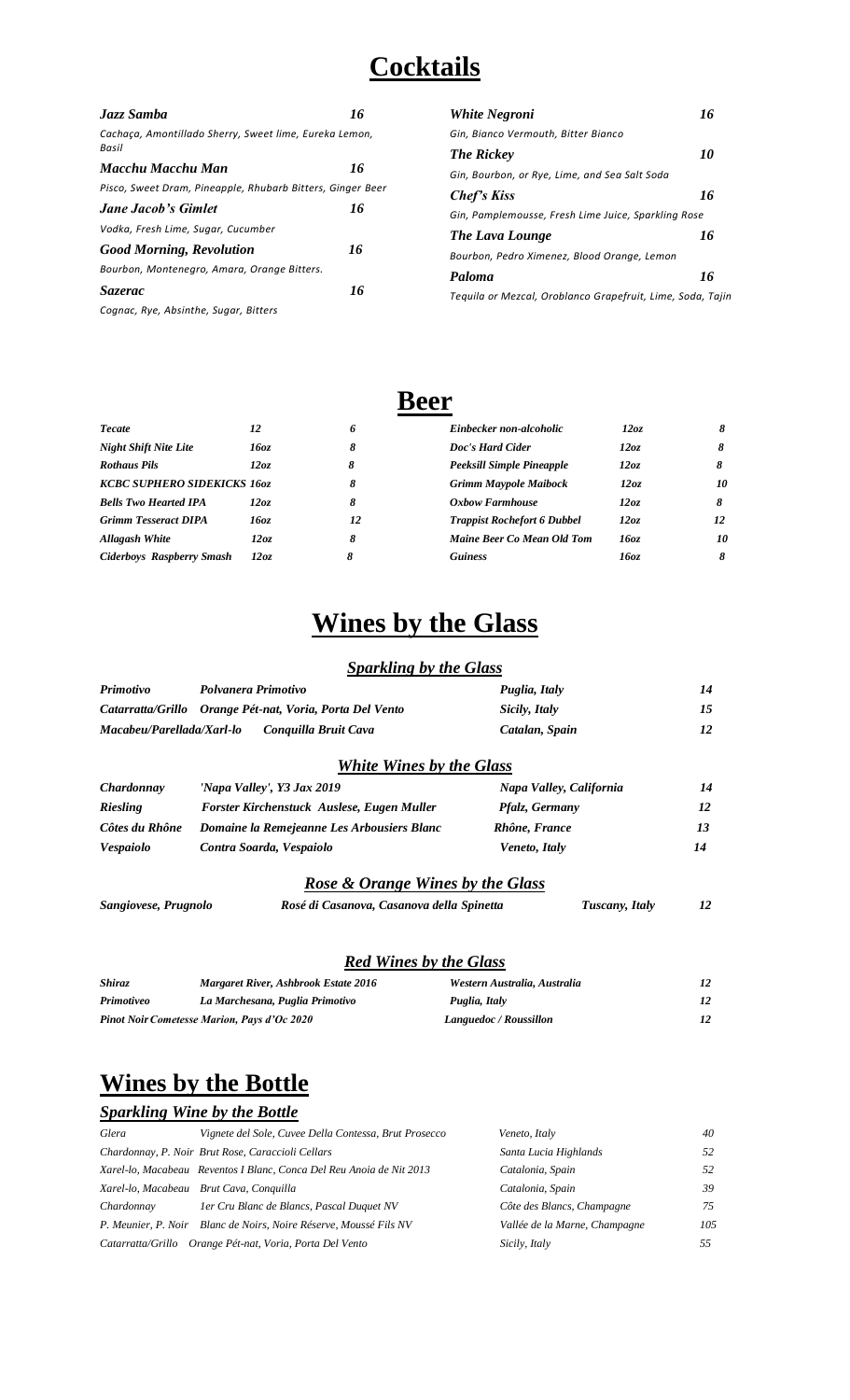## *Sparkling Wine by the Half-Bottle*

| Vallée de la Marne, Champagne | 48 |
|-------------------------------|----|
|                               |    |
| Niederoesterreich, Austria    | 48 |
| Dao, Portugal                 | 46 |
|                               |    |

#### *White Wines by the Bottle*

| Côtes du Rhône            | Domaine la Remejeanne Les Arbousiers Blanc              | Rhône, France                               | 46       |
|---------------------------|---------------------------------------------------------|---------------------------------------------|----------|
| Riesling                  | Kabinett Vom Basalt Rechstein, E. Müller 2017           | Pfalz, Germany                              | 46       |
| Chardonnay                | 'Napa Valley', Y3 Jax 2019                              | Napa Valley, California                     | 48       |
| Riesling                  | A to Z Wineworks 2015                                   | Willamette Valley, Oregon                   | 52       |
| Viognier                  | Vin Du Pays, Comtesse Marion 2020                       | Languedoc-Roussillon, France                | 50       |
| Chardonnay                | Chablis, Domaine Pinson Freres 2019                     | Burgundy, France                            | 55       |
| <b>Pinot Gris</b>         | Classique, Domaine Paul Blanc 2018                      | Alsace, France                              | 50       |
| <i>Torrontes</i>          | Cafayate, Dos Minas 2020                                | Salta, Argentina                            | 48       |
| Riesling                  | Trocken Kruger-Rumpf 2019                               | Nahe, Germany                               | 50       |
| Chardonnay                | Golan Heights, Yarden 2020                              | Galilee, Israel                             | 58       |
| Chardonnay                | Beaune Aigrots 1 er Cru, Albert Morot 2012              | Burgundy, France                            | 52       |
| Chardonnay                | Viré Clessé, Domaine Cordier Pere et Fils 2014          | Burgundy, France                            | 55       |
| Pinot Grigio<br>Vespaiolo | Alto Adige, Kofererhof 2019<br>Contra Soarda, Vespaiolo | Trentino-Alto Adige, Italy<br>Veneto, Italy | 54<br>48 |

#### *Red Wine by the Half-Bottle*

| Zinfandel   | Dry Creek Reserve Dashe Cellars 2017 | Sonoma, California | 24 |
|-------------|--------------------------------------|--------------------|----|
| Tempranillo | CVNE Cune Crianza 2017               | Rioja, Spain       | 24 |
| Sangiovese  | Chianti, Rocca di Montegrossi 2018   | Tuscany, Italy     | 24 |

#### *White Wine by the Half-Bottle*

| Sauvignon Blanc                | Sancerre, Chavignol Domaine Pierre Martin 2019        | Loire Valley, France       | 24  |
|--------------------------------|-------------------------------------------------------|----------------------------|-----|
| <b>Red Wines by the Bottle</b> |                                                       |                            |     |
| Cotes du Rhone                 | Bieler Pere et Fils La Jassine 2016                   | Rhone, France              | 48  |
| Malbec                         | Gran Terroir Tupungato, Zorzal 2016                   | Mendoza, Argentina         | 46  |
| Cabernet Franc                 | Keuke Lake Vineyards, Overlook Farms 2014             | Finger Lakes, New York     | 55  |
| <b>Pinot Noir</b>              | Bourgogne, Domaine Arlaud 2018                        | Burgundy, France           | 52  |
| Gamay                          | Vallee D' Aoste, Lo Triolet 2019                      | <i>Aoste Valley, Italy</i> | 53  |
| Sangiovese                     | Chianti Colli Senesi, Le Calcinale 2018               | Tuscany, Italy             | 48  |
| Zinfandel                      | Old Vine, Brooklyn Winery 2013                        | Lodi, California           | 51  |
|                                | Cabernet Sauvignon "Napa Valley" Cultivar 2019        | Napa, California           | 65  |
| Mencía                         | Ultreia, Bodegas y Viñedos Raúl Pérez 2017            | Castilla y León, Spa       |     |
| $\ldots$ in                    | 45                                                    |                            |     |
| Nerello Mascalese              | Etna Rosso Tenuta delle Terre Nere 2018               | Sicily, Italy              | 58  |
|                                | C. Sauvignon, Merlot Graves, Château de Landiras 2018 | Bordeaux, France           | .52 |
| Zinfandel                      | Turley Wine Cellers 2017                              | Nappa Valley, California   | 52  |
| Grenache                       | Gigondas, Domaine Santa Duc Aux Lieux-Dits 2012       | Rhône, France              | 88  |
| Syrah                          | Kloof Street, Swartland Rouge 2017                    | Western Cape, South Africa | 50  |
| Syrah                          | Zenata, Ouled Thaleb 2012                             | Rabat-Casablanca, Morocco  | 48  |
| Montepulciano                  | d'Abruzzo, Torre Raone Lucanto 2018                   | Abruzzo, Italy             | 48  |
| <b>GSM</b>                     | Hahn, Central Coast 2017                              | Central Coast, California  | 52  |
| Primotiveo                     | La Marchesana, Puglia Primotivo                       | Puglia, Italy              | 38  |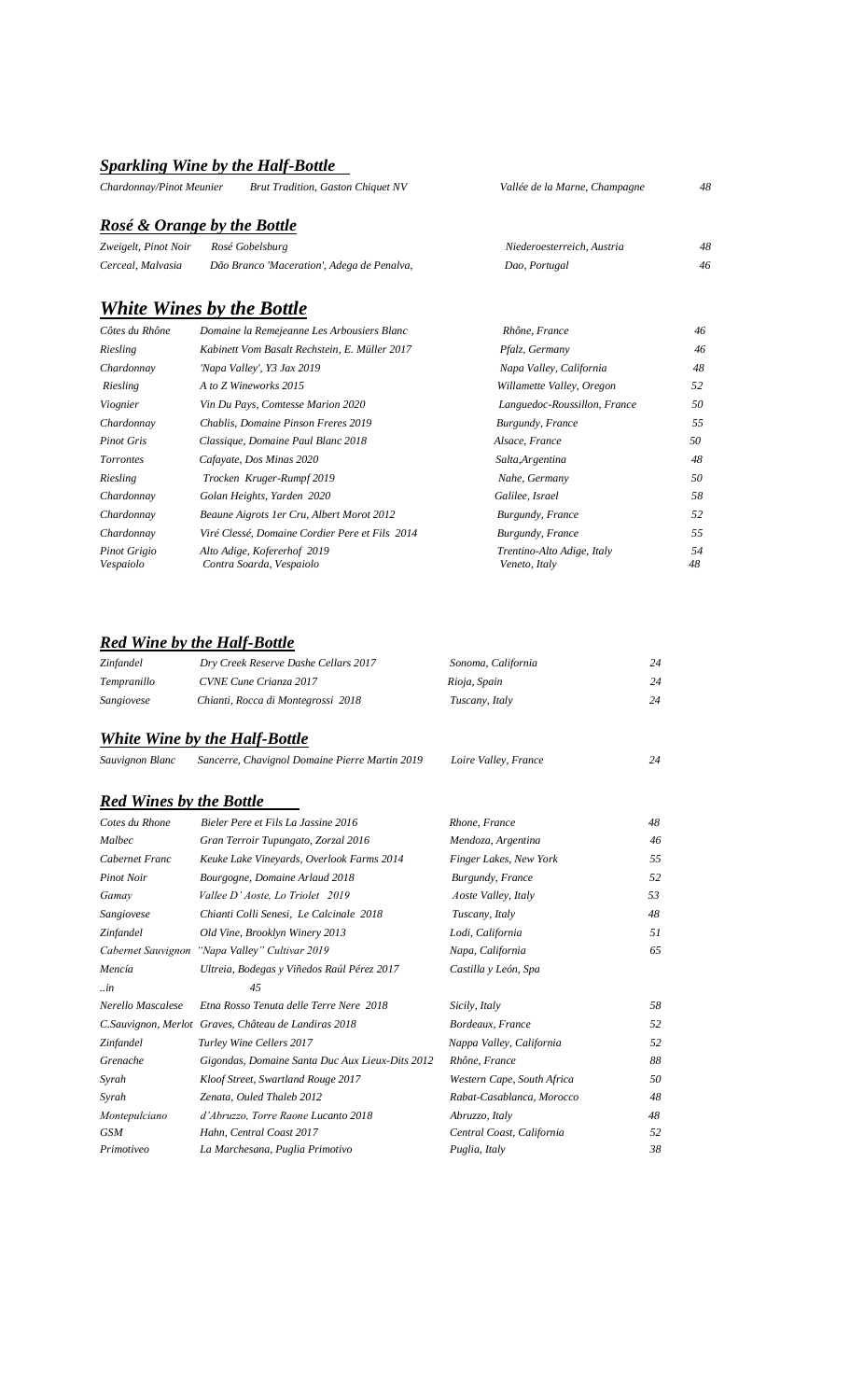

# **B R U N C H**

#### TO START

Roasted Tomato Soup \$12

*Shrimp, Basil & Crème Fraîche* Crab Cake \$15

*Spicy Tartar Sauce*

Salmon Tartare\* \$14

*Ginger Cured Vegetables, Avocado, Citrus*

#### Housemade Guacamole & Chips \$13

#### SALADS & SANDWICHES

Caesar \$13/21 (add shrimp or chicken) *Romaine, Kale, Parmesan, Croutons, Anchovy Dressing*

#### Endive Salad \$14/22 (add shrimp or chicken)

*Lardons, Pears, Danish Blue Cheese, Red Onion, Port & Walnut Dressing*

#### Grain Bowl \$16/24 (add shrimp or chicken)

*Barley, Freekeh, Wild Rice, Quinoa, Walnuts, Market Roasted Vegetables, Labneh,* 

#### Grilled Chicken Club \$17

*Grilled Ciabatta, Roasted Red Peppers, Arugula, Bacon, Fontina, Sun-Dried Tomato Aioli, with Field Green Salad*

#### Sirloin Burger\* \$18

*Cheddar Cheese, French Fries, Pickle*

#### Lamb Burger\* \$19

*Pickled Vegetables, Lemon Aïoli, Fries* Spring Vegetable Quesadilla \$15 *Oaxaca & Ricotta Cheese, Avocado Cream*

#### Citrus Cured Salmon Plate\* \$15

*Toasted Bagel, Tomato, Onions, Capers, Mixed Greens, Lemon Shallot Dressing*

### EGGS & MORE

#### Herb Omelet with Two Fillings \$16 Choice of Two Fillings:

*Spinach, Tomatoes, Onions, Roasted Peppers, Fontina Cheese, Cheddar Cheese, Feta,Goat Cheese Served with Mesclun Salad & Yukon Potato, Asparagus & Carrot Hash Browns*

#### Eggs Benedict\* \$14

*2 Poached Eggs on English Muffin & Canadian Bacon With Spinach & Cured Salmon \$15 Hollandaise Sauce Yukon Potato, Asparagus & Carrot Hash Browns*

#### Brunch Tasting \$16

*Pumpkin Pecan Pancakes, Two Scrambled Eggs, Chicken & Apple Sausage, Yukon Potato, Asparagus & Carrot Hash Browns*

#### Challah French Toast \$13

*Served with Apple & Pear Compote Choice of Apple Wood Smoked Bacon or Chicken & Apple Sausage*

#### Pumpkin Pecan Pancakes \$13

*Served with Apple & Pear Compote Choice of Apple Wood Smoked Bacon or Chicken & Apple Sausage*

#### **\$22 Brunch Price fix:**

**Any entrée from this column,**

#### **bloody mary or mimosa, and coffee or tea**

#### **SIDES**

| Yogurt & Granola        |   |
|-------------------------|---|
| Chicken & Apple Sausage | 5 |
| Apple Wood Smoked Bacon | 4 |
| Canadian Bacon          | Δ |
| One Egg (any style)     |   |

#### **SWEETS \$12**

#### **Chocolate Mousse Cake**

*Caramel & Chocolate Sauces, Chocolate Pecan Heath Bar, Chocolate Gelato*

#### **Blueberry Almond Galette**

*Raspberry & Lemon Sauce, Vanilla Gelato*

**Key Lime Pie**

*Chantilly Cream, Raspberry Chambord Sauce, Fresh Berries*

> **Passionfruit Crème Brulée** *Toasted Coconut*

#### **Strawberry& Rhubarb Crisp**

*(Vegan, Gluten Free) Vanilla Vegan Ice Cream*

#### **Cookie Plate**

*Pecan Brownie, Chocolate Chip Cookies, Pistachio Chocolate Biscotti, Almond Anise Biscotti*

#### **Gelato/Sorbet (3 scoops)**

*Mint Chip, Chocolate, Pistachio, Salted Caramel, Vanilla, Pineapple Sorbet, Black Currant Sorbet*

*\*Consuming raw or undercooked meats, poultry, seafood, shellfish, or eggs may increase your risk of foodborne illness.*